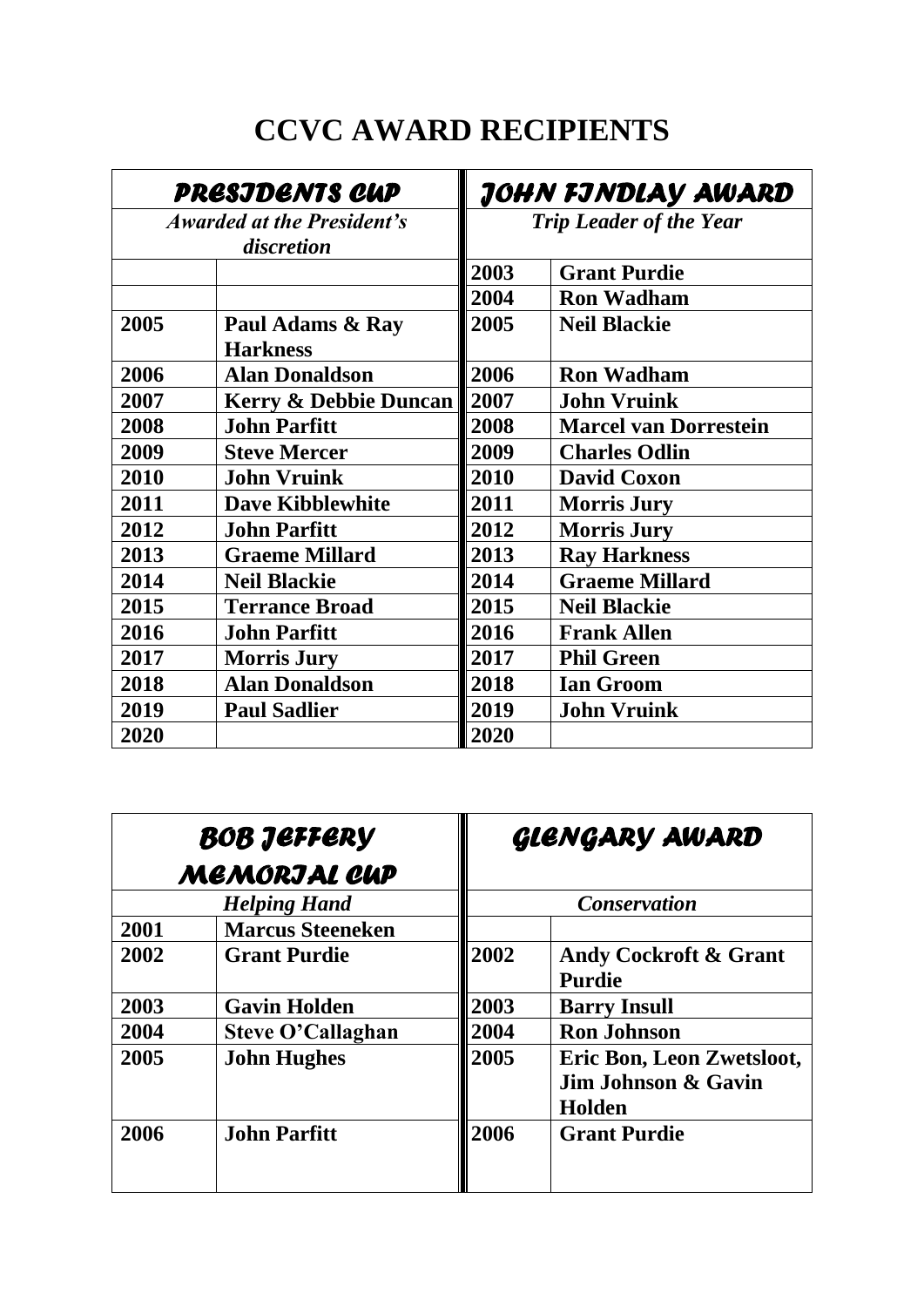| 2007 | <b>John Parfitt</b>     | 2007 | <b>Grant Purdie</b>  |
|------|-------------------------|------|----------------------|
| 2008 | <b>Wayne Jenson</b>     | 2008 |                      |
| 2009 | <b>Alan Geeves</b>      | 2009 | <b>Paul Adams</b>    |
| 2010 | <b>Paddy Dixon</b>      | 2010 | <b>Barry Insull</b>  |
| 2011 | <b>Malcolm Judd</b>     | 2011 | <b>David Sole</b>    |
| 2012 | <b>Gillian George</b>   | 2012 | <b>Barry Insull</b>  |
| 2013 | <b>Malcolm Judd</b>     | 2013 | <b>Not Awarded</b>   |
| 2014 | <b>Murray Taylor</b>    | 2014 | <b>David Sole</b>    |
| 2015 | <b>Neil Blackie</b>     | 2015 | <b>Barry Insull</b>  |
| 2016 | <b>Ian Hutchings</b>    | 2016 | <b>Barry Insull</b>  |
| 2017 | <b>Dave Kibblewhite</b> | 2017 | <b>David Sole</b>    |
| 2018 | <b>Ross Picard</b>      | 2018 | <b>Barry Insull</b>  |
| 2019 | <b>Brett Smidt</b>      | 2019 | <b>Ian Hutchings</b> |
| 2020 |                         | 2020 |                      |

| RON WADHAM AWARD<br><b>First Standard Vehicle in Club</b><br><b>Champs</b> |                             | REPORTERS AWARD<br><b>Best Trip Reports</b> |                        |
|----------------------------------------------------------------------------|-----------------------------|---------------------------------------------|------------------------|
|                                                                            |                             |                                             |                        |
| 2005                                                                       | <b>Kane Hargreaves</b>      | 2005                                        |                        |
| 2006                                                                       | <b>Kane Hargreaves</b>      | 2006                                        |                        |
| 2007                                                                       | <b>Terry Hughes</b>         | 2007                                        | <b>David Coxon</b>     |
| 2008                                                                       | <b>Keil Behl</b>            | 2008                                        | <b>David Sole</b>      |
| 2009                                                                       | <b>Paul Clarke</b>          | 2009                                        | <b>Ant Reid</b>        |
| 2010                                                                       |                             | 2010                                        | Linda, Graeme and      |
|                                                                            |                             |                                             | <b>Brendon Millard</b> |
| 2011                                                                       | <b>Peter Becker</b>         | 2011                                        | <b>Terry Hughes</b>    |
| 2012                                                                       | <b>Phil Gibbons</b>         | 2012                                        | <b>Linda Millard</b>   |
| 2013                                                                       | <b>Ralph Dobson</b>         | 2013                                        | <b>Glenys Feist</b>    |
| 2014                                                                       | <b>Andrew Gee</b>           | 2014                                        | <b>Alan Donaldson</b>  |
| 2015                                                                       | <b>Phil Gibbons</b>         | 2015                                        | <b>Ashley Collins</b>  |
| 2016                                                                       | <b>Brian Taylor</b>         | 2016                                        | <b>Glenys Feist</b>    |
| 2017                                                                       | <b>Daniel Howat</b>         | 2017                                        | <b>Andrew Gee</b>      |
| 2018                                                                       | <b>Club Champs not held</b> | 2018                                        | <b>Ian Hutchings</b>   |
| 2019                                                                       | <b>Chris Murray</b>         | 2019                                        | <b>Andrew Gee</b>      |
| 2020                                                                       |                             | 2020                                        |                        |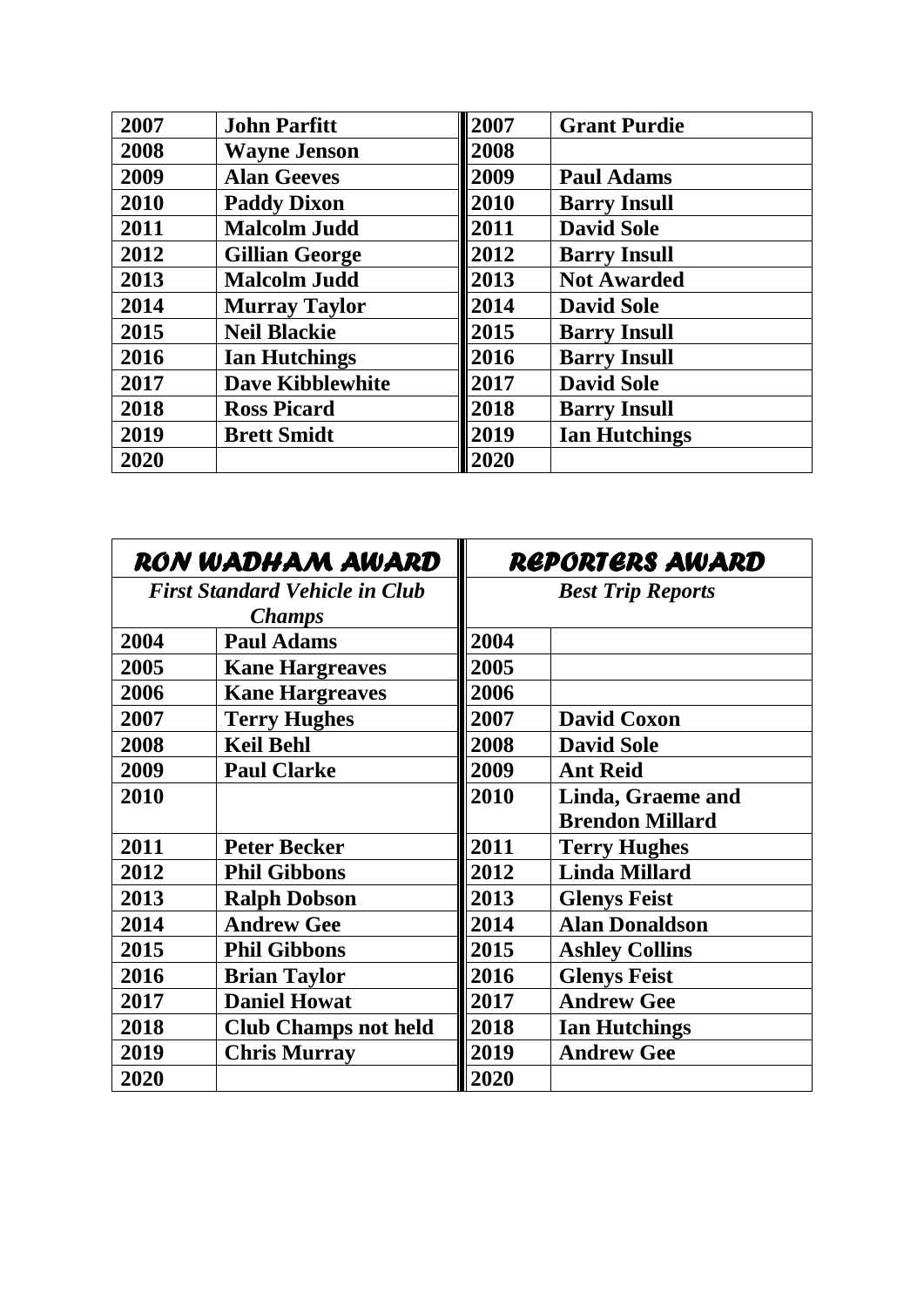| <b>BARBARA BLACKJE</b><br><b>MEMORJAL TROPHY</b> |                                     | <b>ANDREW FARMER</b><br><b>MEMORJAL TROPHY</b> |                               |
|--------------------------------------------------|-------------------------------------|------------------------------------------------|-------------------------------|
|                                                  | <b>Most Active Member's Partner</b> |                                                | <b>Most Active New Member</b> |
| 2010                                             | <b>Linda Geeves</b>                 | 2010                                           | <b>Mike Stephens</b>          |
| 2011                                             | <b>Gillian George</b>               | 2011                                           | <b>Morris Jury</b>            |
| 2012                                             | <b>Michelle Picard</b>              | 2012                                           | <b>Ian Groom</b>              |
| 2013                                             | <b>Sonia Dreyer</b>                 | 2013                                           | <b>Chris Dreyer</b>           |
| 2014                                             | <b>Linda Millard</b>                | 2014                                           | <b>Ger van Hees</b>           |
| 2015                                             | Linda Postma                        | 2015                                           | <b>Frank Allen</b>            |
| 2016                                             | <b>Linda Millard</b>                | 2016                                           | <b>Phil Green</b>             |
| 2017                                             | <b>Michelle Picard</b>              | 2017                                           | <b>Ron Gardner</b>            |
| 2018                                             | <b>Glenys Feast</b>                 | 2018                                           | <b>Nic Conroy and Penne</b>   |
| 2019                                             | <b>Nic Stark</b>                    | 2019                                           | <b>Shaun Ross</b>             |
| 2020                                             |                                     | 2020                                           |                               |

| <b>CCVC OFFROAD CUP</b>                  |                             | DEADWOOD SAFARJ                    |                    |
|------------------------------------------|-----------------------------|------------------------------------|--------------------|
|                                          |                             |                                    | SHJELD             |
| <b>First Club Vehicle in Club Champs</b> |                             | <b>Second CCVC Vehicle home in</b> |                    |
|                                          |                             |                                    | <b>Deadwood</b>    |
| 2012                                     | <b>Damon Grant</b>          | 2012                               | <b>Steve Lacey</b> |
| 2013                                     | <b>Damon Grant</b>          | 2013                               | <b>Not Awarded</b> |
| 2014                                     | <b>Craig Freeman</b>        | 2014                               | <b>Brian Howat</b> |
| 2015                                     | <b>Bruce Tustin</b>         | 2015                               | <b>Steve Lacey</b> |
| 2016                                     | <b>Andrew Gee</b>           | 2016                               | <b>Steve Lacey</b> |
| 2017                                     | <b>Ash Senior</b>           | 2017                               | <b>Steve Lacev</b> |
| 2018                                     | <b>Club Champs not held</b> | 2018                               | <b>Nil</b>         |
| 2019                                     | <b>Neil Blackie</b>         | 2019                               | <b>Steve Lacey</b> |
| 2020                                     |                             | <b>2020</b>                        |                    |

|      | DEADWOOD CUP                          |  |
|------|---------------------------------------|--|
|      | <b>Best CCVC</b> presented vehicle at |  |
|      | <b>Deadwood</b>                       |  |
| 2012 | <b>Steve Lacey</b>                    |  |
| 2013 | <b>Mitch Seymour</b>                  |  |
| 2014 | <b>Steve Lacey</b>                    |  |
| 2015 | <b>Ash Senior</b>                     |  |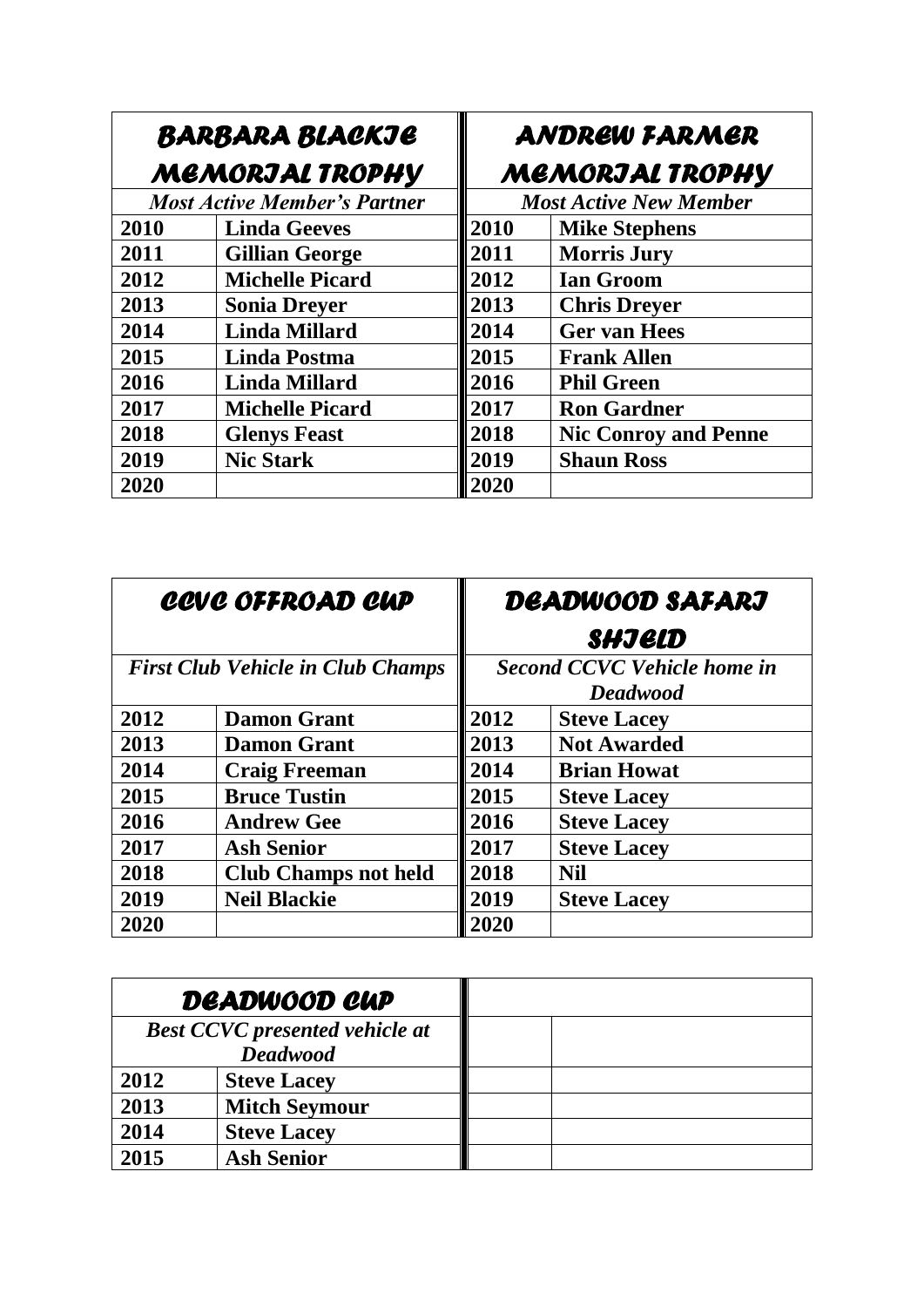| 2016 | <b>Steve Lacey</b>   |  |
|------|----------------------|--|
| 2017 | <b>Steve Lacey</b>   |  |
| 2018 | Nil                  |  |
| 2019 | <b>Mark Stockler</b> |  |
| 2020 |                      |  |

| JOHN PHJLJPS AWARD                    |                                                | <b>BENT CONROD</b>                |                                   |
|---------------------------------------|------------------------------------------------|-----------------------------------|-----------------------------------|
| <b>First Modified Vehicle in Club</b> |                                                | <b>First CCVC Vehicle home at</b> |                                   |
| <b>Champs</b>                         |                                                | <b>Deadwood</b>                   |                                   |
|                                       |                                                | 1975                              | <b>E</b> Furniss                  |
|                                       |                                                | 1976                              | W O'Connell                       |
|                                       |                                                | 1977                              | <b>S</b> Lacey                    |
|                                       |                                                | 1978                              | A Briggs and C J Curry            |
|                                       |                                                | 1979                              | A Briggs and C J Curry            |
|                                       |                                                | 1980                              | <b>J</b> McGirr                   |
|                                       |                                                | 1981                              | <b>Bill Evans</b>                 |
|                                       |                                                | 1982                              | <b>Ron Johnson</b>                |
|                                       |                                                | 1983                              | <b>P Crocker and C Rogers</b>     |
|                                       |                                                | 1984                              | <b>S</b> Lacey and <b>R</b> Lacey |
|                                       |                                                | 1985                              | <b>S Lacey and R Lacey</b>        |
|                                       |                                                | 1986                              | <b>S</b> Lacey and <b>R</b> Lacey |
|                                       |                                                |                                   |                                   |
| 1992                                  | <b>Dan Cowper</b>                              | 1992                              |                                   |
| 1993                                  | <b>Colin Landy</b>                             | 1993                              |                                   |
| 1994                                  | <b>Phil Collins</b>                            | 1994                              |                                   |
| 1995                                  |                                                | 1995                              | P Conwell/P Osborne and           |
|                                       |                                                |                                   | <b>R Alcock/P Osborne</b>         |
| 1996                                  | <b>Dave Bowler</b>                             | 1996                              |                                   |
| 1997                                  | <b>Dave Bowler and Chris</b><br><b>Rattray</b> | 1997                              |                                   |
| 1998                                  | <b>Bruce Tustin</b>                            | 1998                              | <b>John Lau</b>                   |
| 1999                                  | <b>Sandie McConachie</b>                       | 1999                              |                                   |
| 2000                                  | <b>John Lau</b>                                | 2000                              |                                   |
| 2001                                  | <b>Steve McAuley</b>                           | 2001                              |                                   |
| 2002                                  | <b>Gerald Bull</b>                             | 2002                              | <b>Colin Landy</b>                |
| 2003                                  | <b>Gerald Bull</b>                             | 2003                              |                                   |
| 2004                                  | <b>Brian Howat</b>                             | 2004                              | <b>Colin Landy</b>                |
| 2005                                  | <b>Brian Howat</b>                             | 2005                              | <b>Colin Landy</b>                |
| 2006                                  | <b>Peter Osborne</b>                           | 2006                              | <b>Ryan Bold</b>                  |
| 2007                                  | <b>Mitch Seymour</b>                           | 2007                              | <b>Steve and Andrew Lacey</b>     |